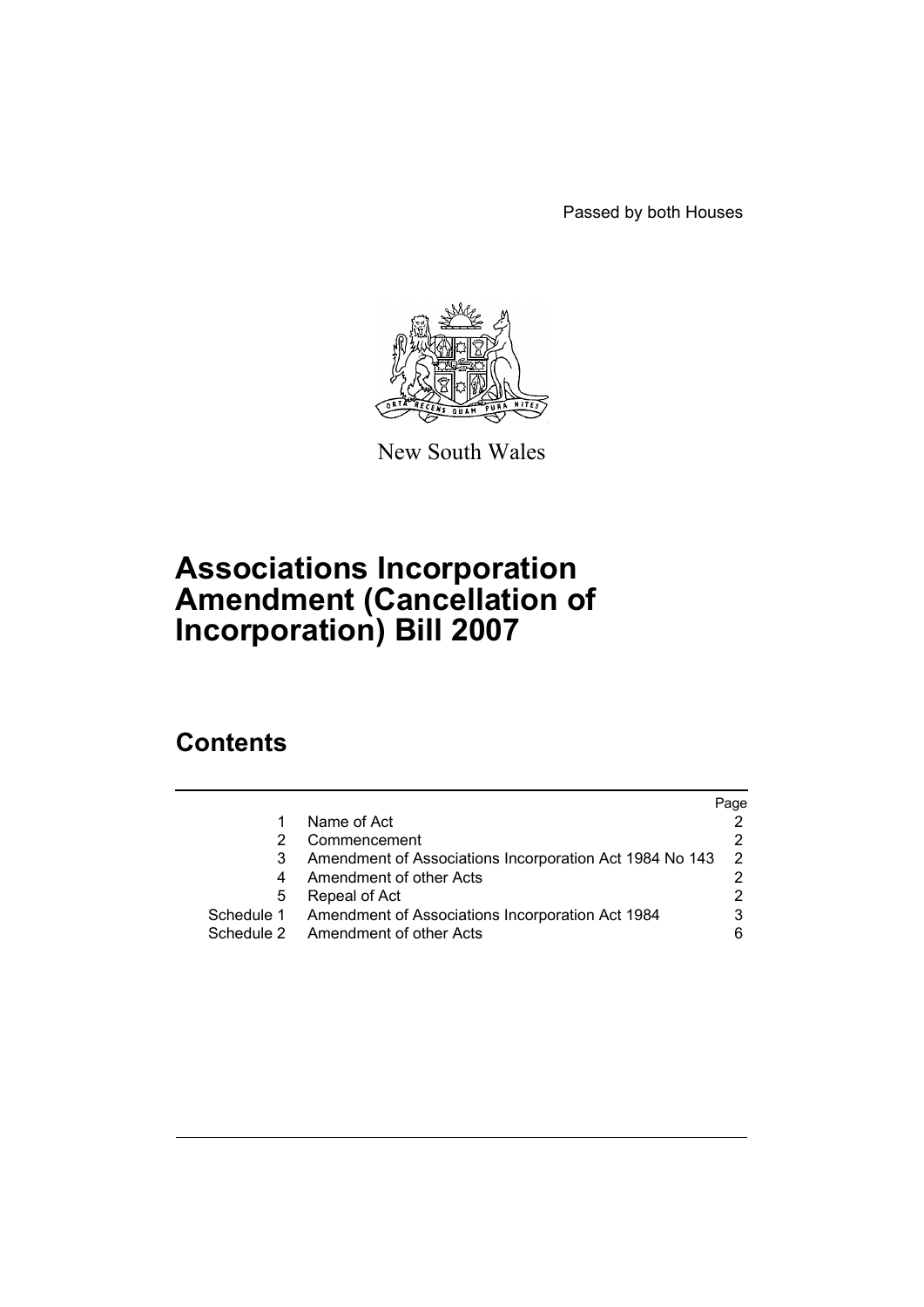*I certify that this public bill, which originated in the Legislative Assembly, has finally passed the Legislative Council and the Legislative Assembly of New South Wales.*

> *Clerk of the Legislative Assembly. Legislative Assembly, Sydney, , 2007*



New South Wales

# **Associations Incorporation Amendment (Cancellation of Incorporation) Bill 2007**

Act No , 2007

An Act to amend the *Associations Incorporation Act 1984* with respect to the cancellation of the incorporation of associations that are incorporated under that Act.

*I have examined this bill and find it to correspond in all respects with the bill as finally passed by both Houses.*

*Assistant Speaker of the Legislative Assembly.*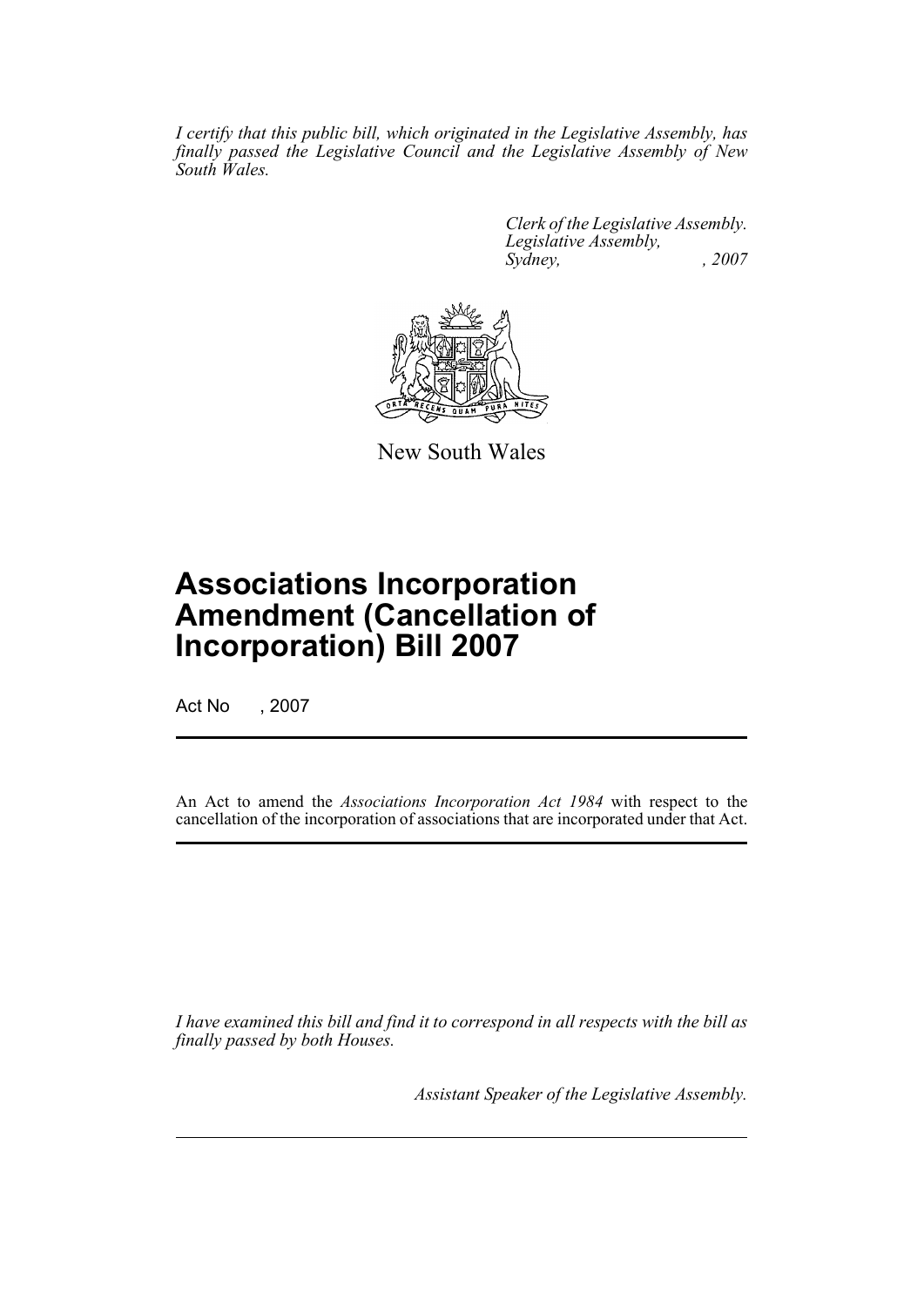### <span id="page-2-0"></span>**The Legislature of New South Wales enacts:**

## **1 Name of Act**

This Act is the *Associations Incorporation Amendment (Cancellation of Incorporation) Act 2007*.

## <span id="page-2-1"></span>**2 Commencement**

This Act commences on the date of assent to this Act.

## <span id="page-2-2"></span>**3 Amendment of Associations Incorporation Act 1984 No 143**

The *Associations Incorporation Act 1984* is amended as set out in Schedule 1.

# <span id="page-2-3"></span>**4 Amendment of other Acts**

The Acts specified in Schedule 2 are amended as set out in that Schedule.

## <span id="page-2-4"></span>**5 Repeal of Act**

- (1) This Act is repealed on the day following the day on which this Act commences.
- (2) The repeal of this Act does not, because of the operation of section 30 of the *Interpretation Act 1987*, affect any amendment made by this Act.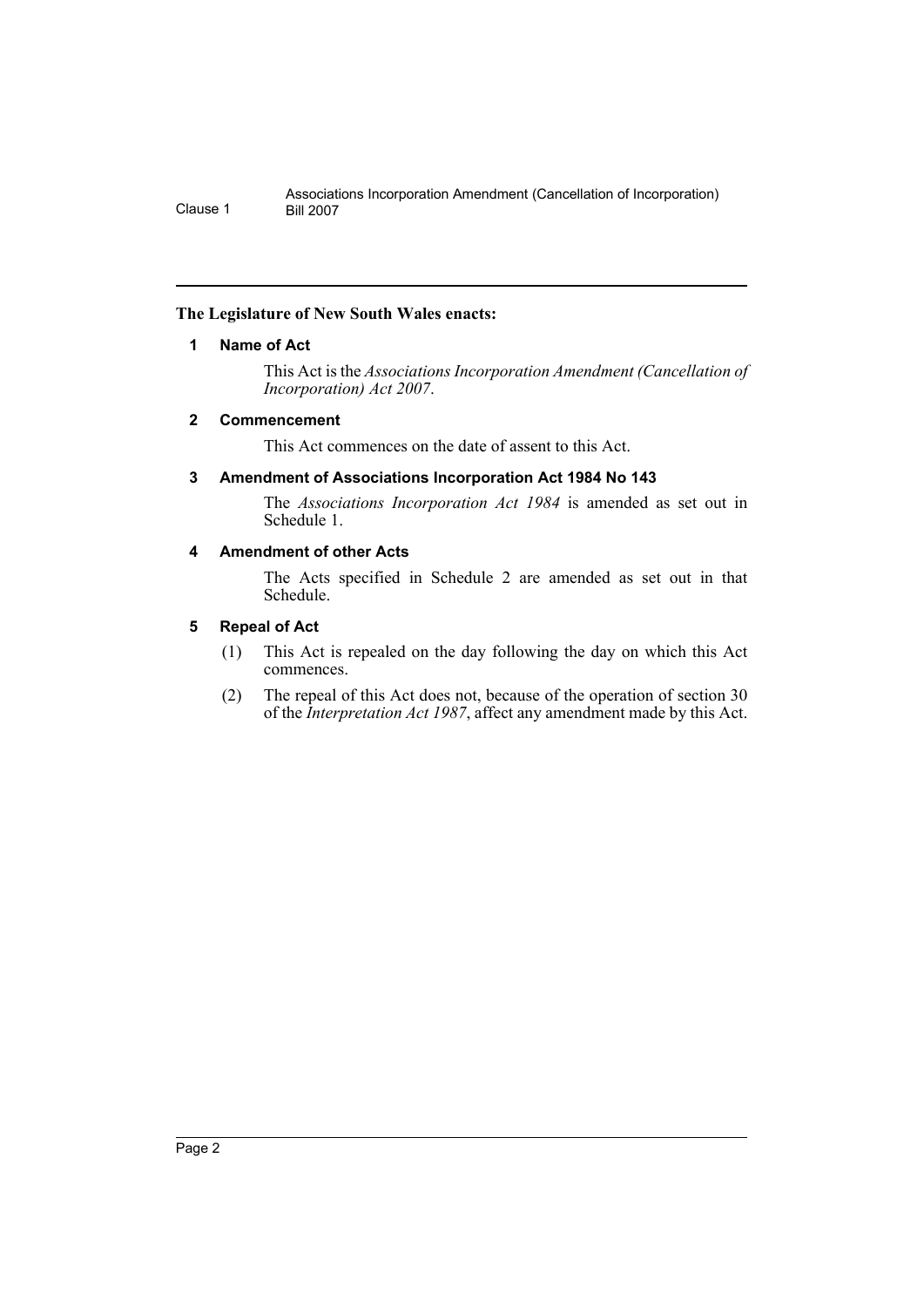Amendment of Associations Incorporation Act 1984 Schedule 1

# <span id="page-3-0"></span>**Schedule 1 Amendment of Associations Incorporation Act 1984**

(Section 3)

#### **[1] Sections 54 and 54A**

Omit section 54. Insert instead:

#### **54 Cancellation of incorporation**

- (1) The Director-General may cancel the incorporation of an incorporated association by publishing a notice to that effect in the Gazette if the Director-General is satisfied that:
	- (a) the association is not in operation, or
	- (b) the association is or has been engaged in trading or securing pecuniary gain for its members, or
	- (c) the association is or has been, as trustee, engaged in trading or securing pecuniary gain for members of the association, or
	- (d) the association was incorporated under this Act by reason of fraud or mistake, or
	- (e) none of the annual general meetings required under section 26 to have been convened by the association during the preceding period of 3 years have been convened, or
	- (f) none of the statements required under section 27 to have been lodged in respect of the association during the preceding period of 3 years have been lodged, or
	- (g) the association has failed to apply for approval to change its name in accordance with a direction referred to in section 14 (1A), or
	- (h) the association does not have at least 5 members, or
	- (i) the association does not have a public officer who is resident in the State.
- (2) An association's incorporation is not to be cancelled under this section if:
	- (a) the association is in the course of being wound up under section 50 or 51, or
	- (b) on the application of any person having an interest in the matter, a Local Court has ordered the Director-General not to cancel the association's incorporation.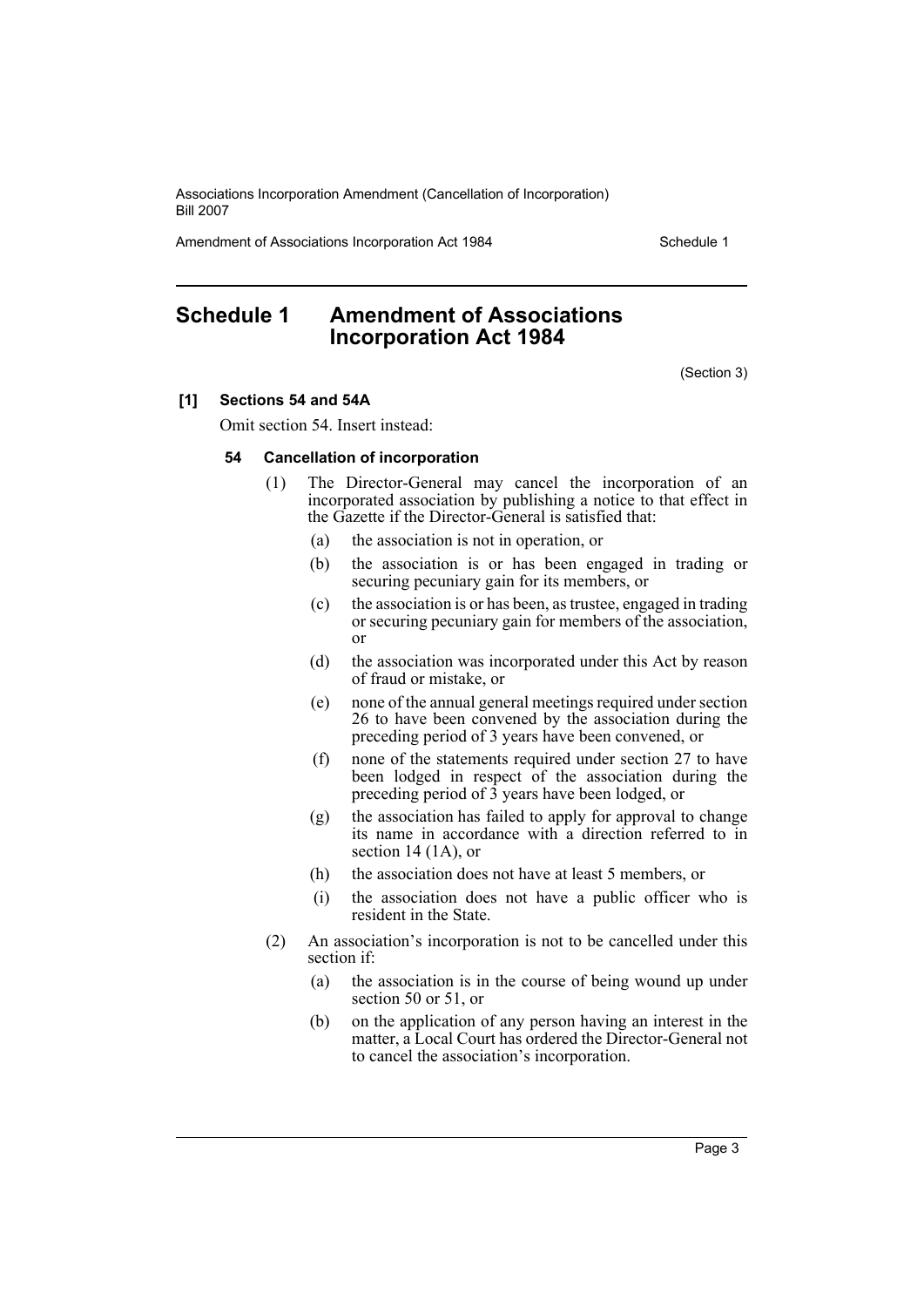- Schedule 1 Amendment of Associations Incorporation Act 1984
	- (3) Before cancelling an association's incorporation under this section, the Director-General:
		- (a) must cause notice of the proposed cancellation to be given to the association stating the ground or grounds referred to in subsection (1) that the Director-General believes exist, and
		- (b) must give the association and its members a period of at least 28 days within which to make submissions to the Director-General with respect to the proposed cancellation, and
		- (c) must give due consideration to any submissions that are made within that period.
	- (4) After cancelling an association's incorporation under this section, the Director-General must cause notice of that fact to be given to the association.
	- (5) A notice referred to in subsection (3) or (4) is to be given by sending it by registered post addressed to the association:
		- (a) at the address recorded on the register kept under section 59 as the address of the association's public officer, or
		- (b) if the register records no such address because of vacancy of office or other reason—at the address recorded on the register as the association's principal place of administration.

#### **54A Consequences of cancellation of incorporation**

- (1) Despite the cancellation of the incorporation of an incorporated association under section 54, any liability of any former public officer or other officer or member of the incorporated association continues and may be enforced as if the incorporation of the association had not been cancelled.
- (2) If the Director-General is satisfied that the incorporation of an incorporated association should not have been cancelled under section 54, the Director-General may reinstate the incorporation of the association and the association is taken to have continued in existence as if its incorporation had not been cancelled.

#### **[2] Section 55A Voluntary cancellation of incorporation**

Omit "the public officer and of each officer and member" from section 55A (6).

Insert instead "any former public officer or other officer or member".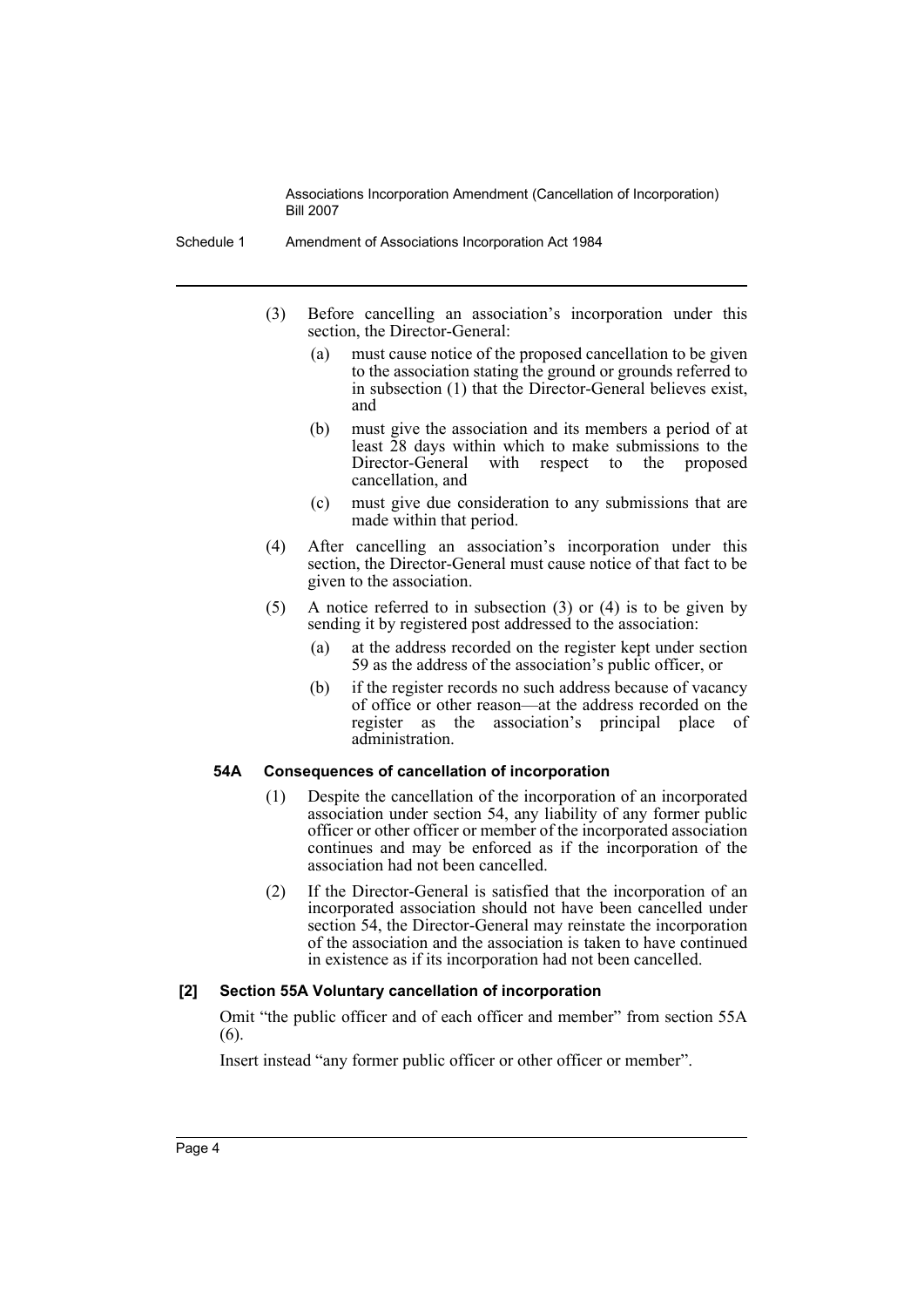Amendment of Associations Incorporation Act 1984 Schedule 1

### **[3] Schedule 3 Savings and transitional provisions**

Omit clause 1 (1). Insert instead:

- (1) The regulations may contain provisions of a savings and transitional nature consequent on the enactment of the following Acts:
	- this Act

*Associations Incorporation (Amendment) Act 1992 Associations Incorporation Amendment (Cancellation of Incorporation) Act 2007*

# **[4] Schedule 3, Part 3**

Insert after Part 2:

# **Part 3 Provisions consequent on the Associations Incorporation Amendment (Cancellation of Incorporation) Act 2007**

# **7 Definition**

In this Part:

*amending Act* means the *Associations Incorporation Amendment (Cancellation of Incorporation) Act 2007*.

### **8 Cancellations already commenced**

Section 54, as in force immediately before the date of assent to the amending Act, continues to apply in relation to any cancellation of an association's incorporation that arises from a notice under that section, or from a notice under section 14 (1A), that was issued before that date.